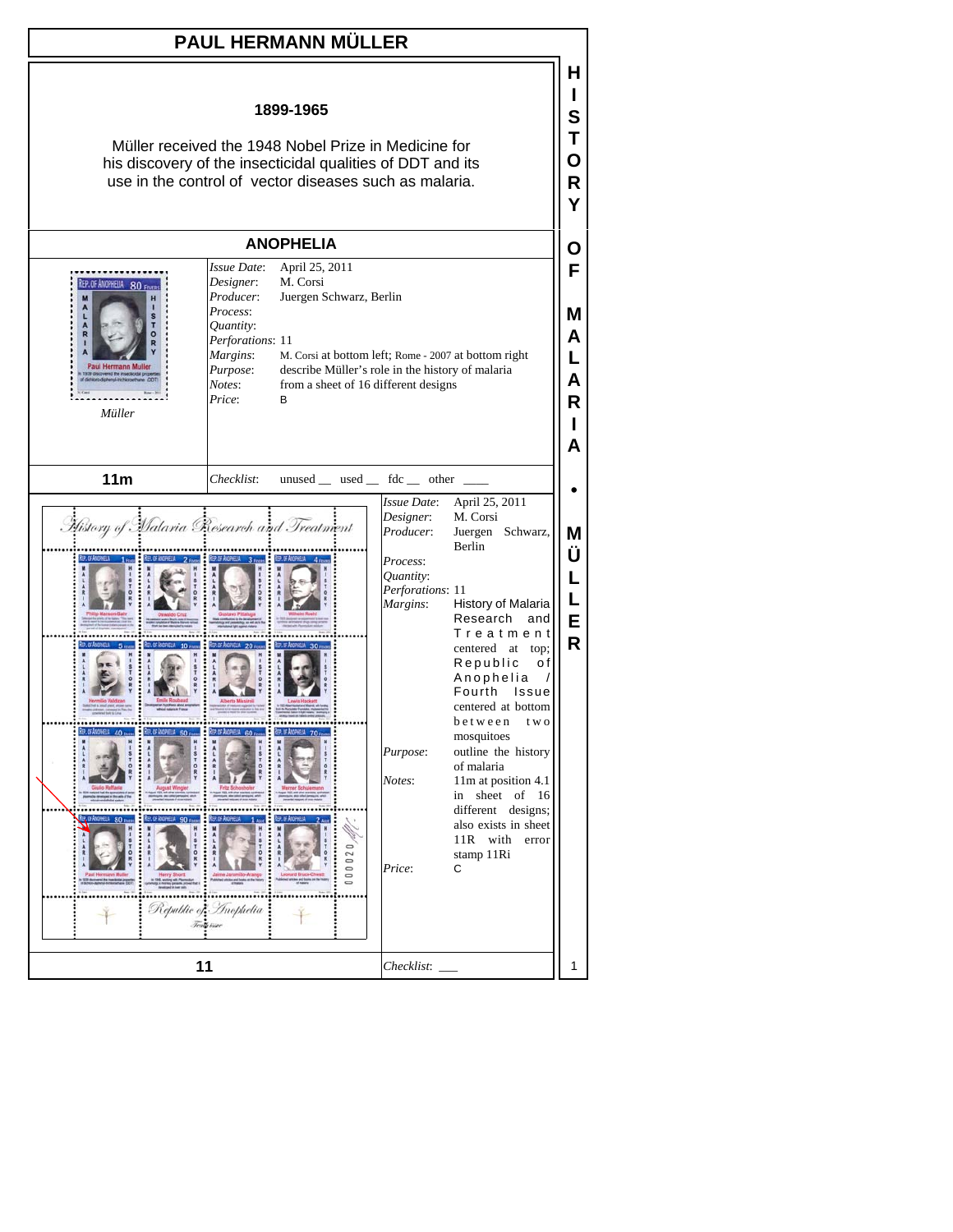|                                                                          | <b>PAUL HERMANN MÜLLER</b>                                                                                                                                                                                                                                                                               |                                                                                                                                                                               |
|--------------------------------------------------------------------------|----------------------------------------------------------------------------------------------------------------------------------------------------------------------------------------------------------------------------------------------------------------------------------------------------------|-------------------------------------------------------------------------------------------------------------------------------------------------------------------------------|
| н<br>I<br>S<br>T<br>$\mathbf O$<br>$\mathsf{R}$<br>Y                     | Description: as 11m: imperforate<br>REP. OF ANOPHELIA 80 FEVERS<br>Quantity:<br>20<br>H<br>м<br>Notes:<br>A<br>1<br>S<br>L<br>Price:<br>A<br>τ<br>o<br>R<br><b>Paul Hermann Muller</b><br>1939 discovered the insectiousl properties<br>of dictions-diphenyl-trichlorominane (DDT)<br>11mi<br>Checklist: |                                                                                                                                                                               |
| $\mathbf 0$<br>F<br>M<br>A<br>L<br>A<br>$\mathsf{R}$<br>I<br>A<br>M<br>Ü | History of Malaria Research and Treatment<br>00000<br>Republic of Inophelia<br>Final care                                                                                                                                                                                                                | Quantity: 5<br>Notes:<br>as #11: imperforate<br>Price:<br>D                                                                                                                   |
|                                                                          | 11q                                                                                                                                                                                                                                                                                                      | Checklist: ____                                                                                                                                                               |
| L<br>L<br>E<br>$\overline{\mathsf{R}}$                                   | Republic of Anophelia<br>HISTORY OF MALARIA RESEARCH<br>AND TREATMENT<br>History of Malaria Research and Treatment<br>000207<br>Republic of Inophelia<br>Fiel Law                                                                                                                                        | Cancel: Post Office 01<br>Cachet: post office<br>228 x 331 mm<br>Size:<br>Notes:<br>Price:<br>$\mathsf{C}$<br>OF<br>$A_{N_{O}}$<br>TC<br>E <sub>P</sub><br>œ<br>25 Apr<br>201 |
|                                                                          |                                                                                                                                                                                                                                                                                                          | OFFICE                                                                                                                                                                        |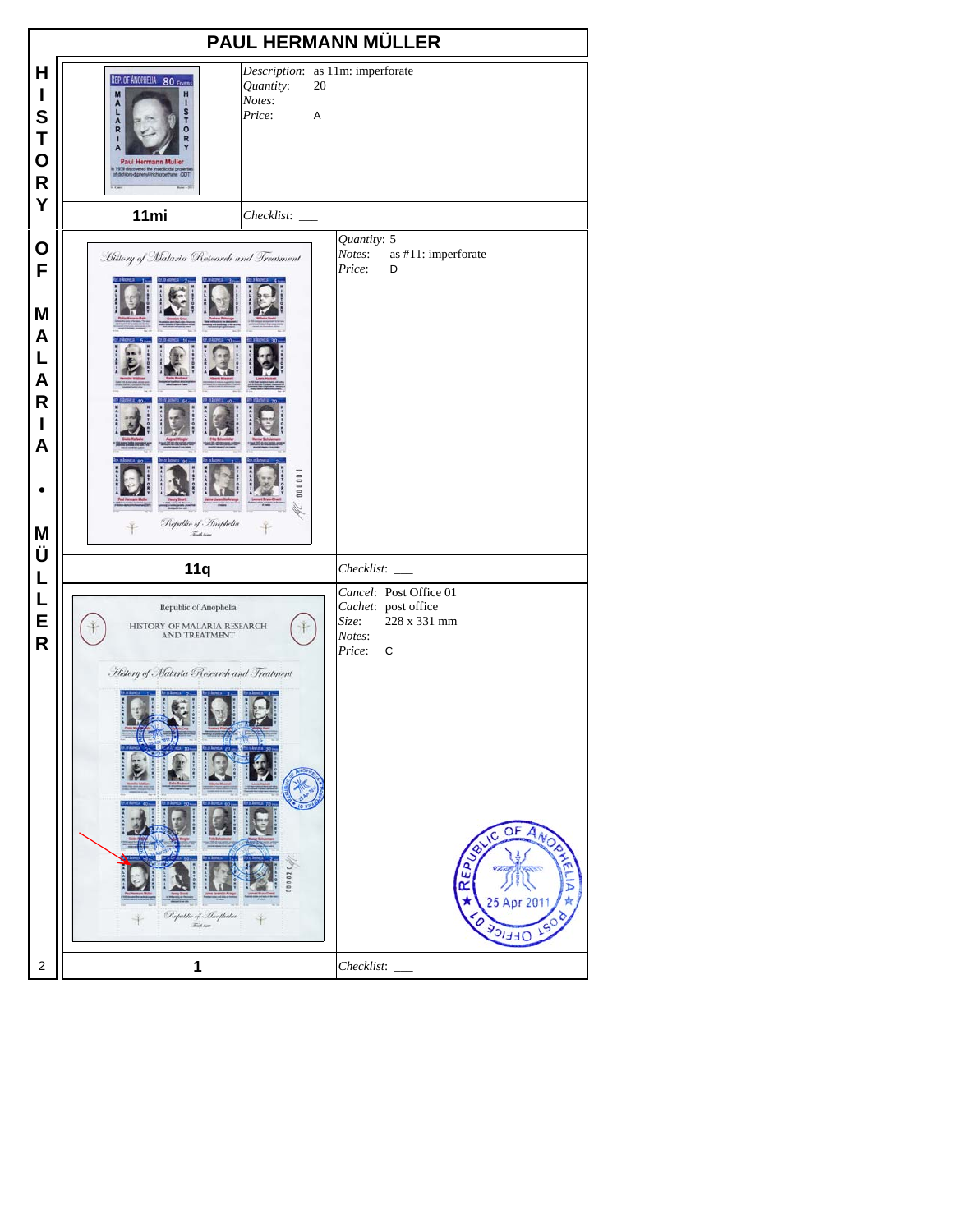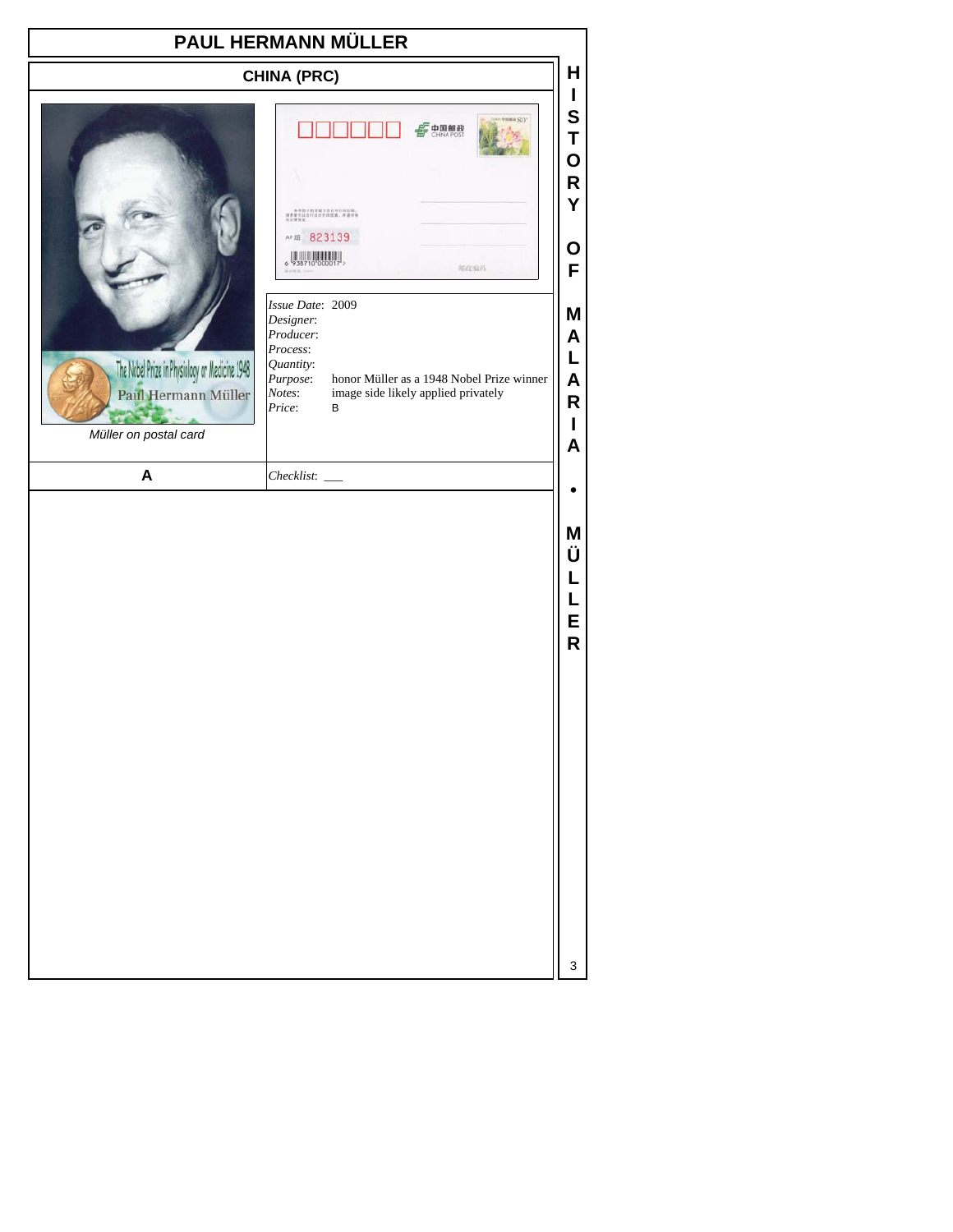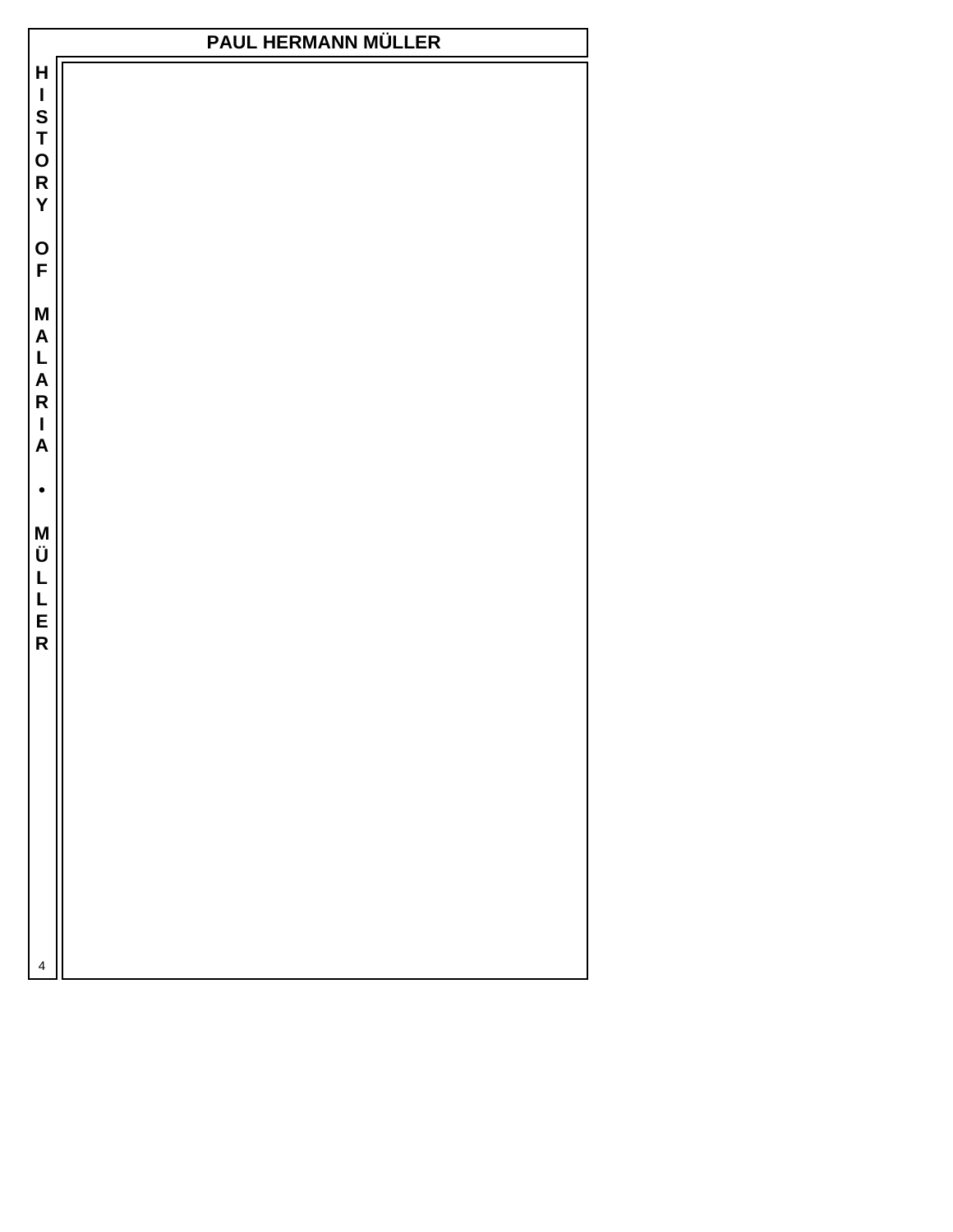|                                            |                                                                                                                                   | <b>PAUL HERMANN MÜLLER</b>                                         |                                                          |
|--------------------------------------------|-----------------------------------------------------------------------------------------------------------------------------------|--------------------------------------------------------------------|----------------------------------------------------------|
|                                            |                                                                                                                                   | <b>COMORO ISLANDS</b>                                              |                                                          |
| Müller and other Nobel<br>Prize recipients | Issue Date:<br>Designer:<br>Producer:<br>Process:<br>Quantity:<br>Perforations: 131/2<br>Margins:<br>Purpose:<br>Notes:<br>Price: | July 7, 1977<br>lithography<br>clear<br>part of a 6-stamp set<br>A | mark the 75 <sup>th</sup> anniversary of the Nobel Prize |
| 254                                        | Checklist:                                                                                                                        |                                                                    | $unused$ __ used __ fdc __ other __                      |
| 75''' ANNIVERSAIRE''DU PRIX NOBEL          |                                                                                                                                   | Price: A                                                           | Notes: 254 in 750F souvenir sheet                        |
| 254a                                       |                                                                                                                                   |                                                                    | Checklist:                                               |
|                                            |                                                                                                                                   |                                                                    |                                                          |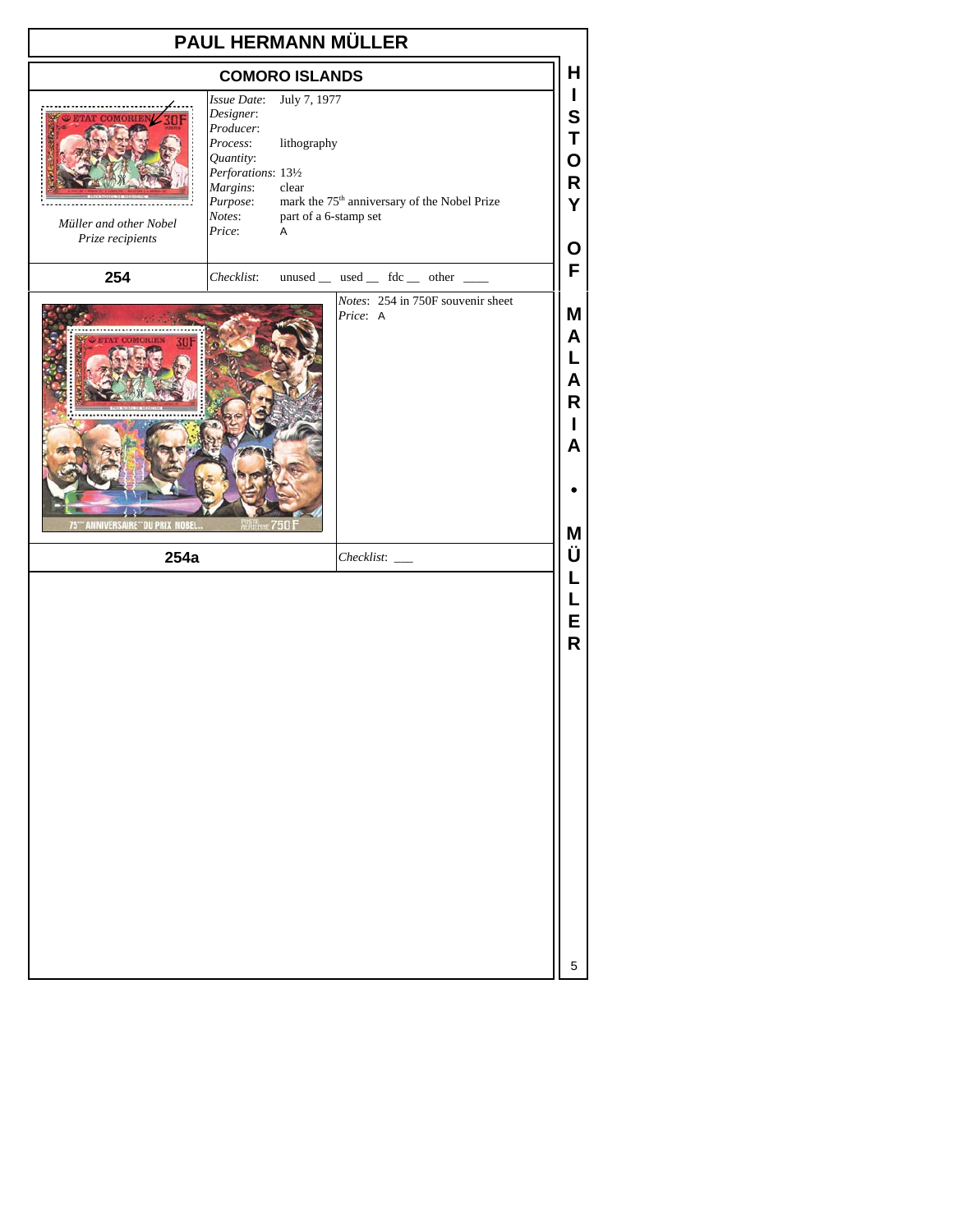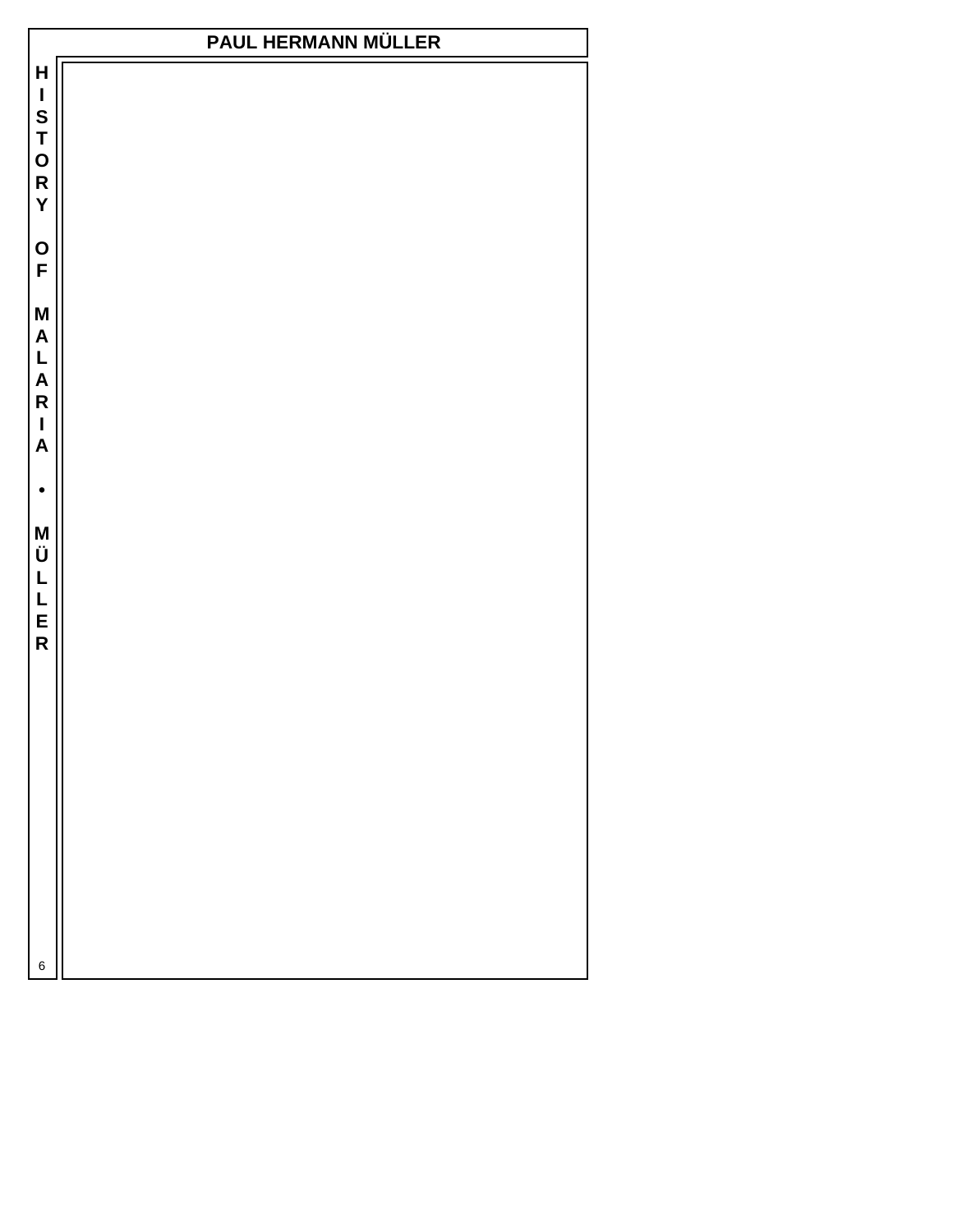| <b>VERNELAND</b>                                                                                                                                                                                                                                                                                |                                                                                          |                                                                                            |  |  |
|-------------------------------------------------------------------------------------------------------------------------------------------------------------------------------------------------------------------------------------------------------------------------------------------------|------------------------------------------------------------------------------------------|--------------------------------------------------------------------------------------------|--|--|
| $\begin{array}{c} \textbf{NOBEL} \textbf{ PRIZES} \\ \textbf{FOR MALARIA RESEARCH} \\ \textbf{1948} \end{array}$<br>PAUL HERMANN MÜLLER<br>1899-1965<br>For his discovery of the high efficiency of DDT $% \left( \left\{ 0.013\right\} \right)$ as a contact poison against several arthropods | Designer:<br>Producer:<br>Process:<br>Size:<br>Quantity:<br>Purpose:<br>Notes:<br>Price: | acknowledge Müller's<br>role in the history of<br>malaria control<br>fantasy creation<br>В |  |  |
| Müller<br>UX9                                                                                                                                                                                                                                                                                   | $Checklist:$ $\_\_$                                                                      |                                                                                            |  |  |
|                                                                                                                                                                                                                                                                                                 |                                                                                          |                                                                                            |  |  |
|                                                                                                                                                                                                                                                                                                 |                                                                                          |                                                                                            |  |  |
|                                                                                                                                                                                                                                                                                                 |                                                                                          |                                                                                            |  |  |
|                                                                                                                                                                                                                                                                                                 |                                                                                          |                                                                                            |  |  |
|                                                                                                                                                                                                                                                                                                 |                                                                                          |                                                                                            |  |  |
|                                                                                                                                                                                                                                                                                                 |                                                                                          |                                                                                            |  |  |
|                                                                                                                                                                                                                                                                                                 |                                                                                          |                                                                                            |  |  |
|                                                                                                                                                                                                                                                                                                 |                                                                                          |                                                                                            |  |  |
|                                                                                                                                                                                                                                                                                                 |                                                                                          |                                                                                            |  |  |
|                                                                                                                                                                                                                                                                                                 |                                                                                          |                                                                                            |  |  |
|                                                                                                                                                                                                                                                                                                 |                                                                                          |                                                                                            |  |  |
|                                                                                                                                                                                                                                                                                                 |                                                                                          |                                                                                            |  |  |
|                                                                                                                                                                                                                                                                                                 |                                                                                          |                                                                                            |  |  |
|                                                                                                                                                                                                                                                                                                 |                                                                                          |                                                                                            |  |  |
|                                                                                                                                                                                                                                                                                                 |                                                                                          |                                                                                            |  |  |
|                                                                                                                                                                                                                                                                                                 |                                                                                          |                                                                                            |  |  |
|                                                                                                                                                                                                                                                                                                 |                                                                                          |                                                                                            |  |  |